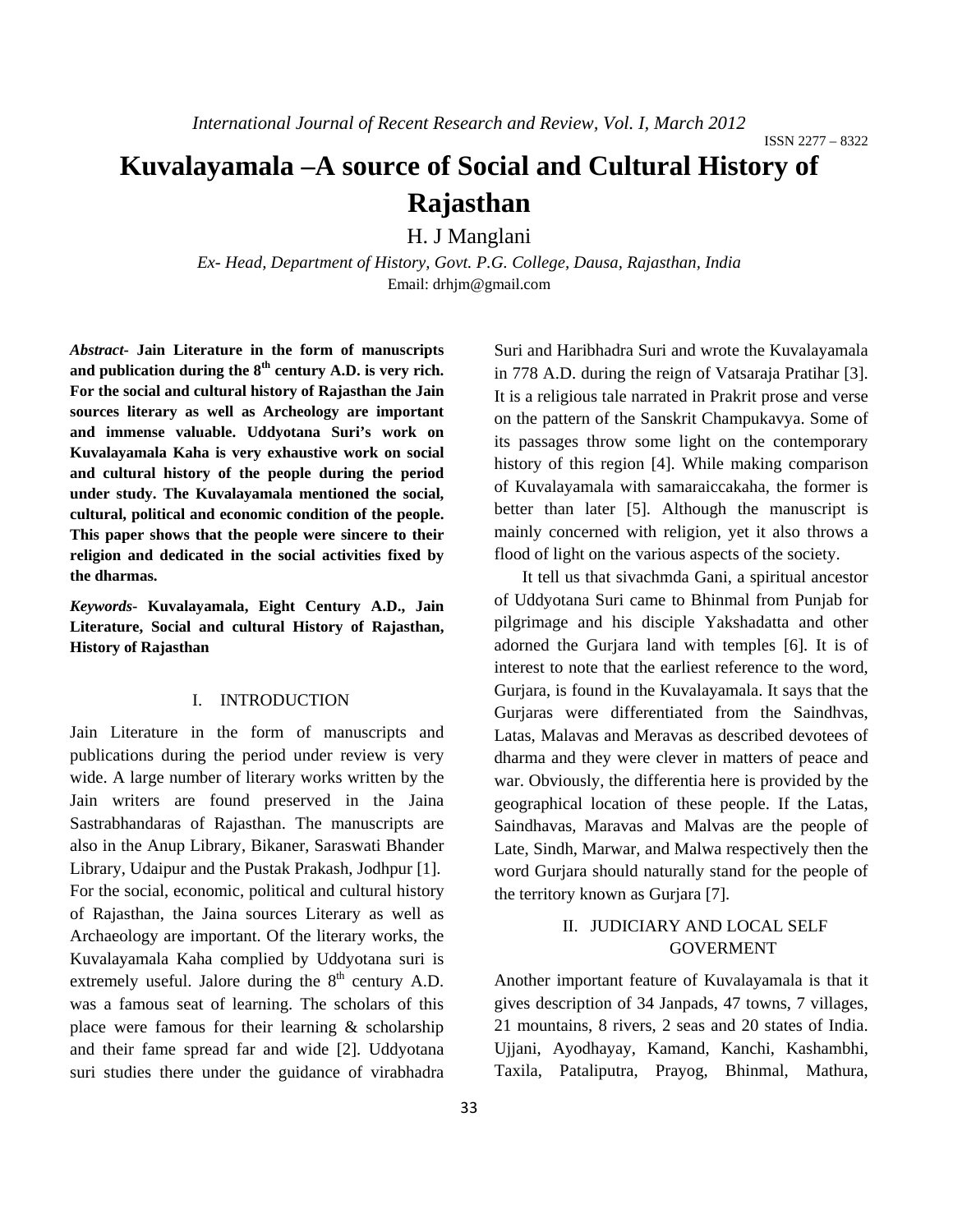Makand Rajgarth, Varanasi, Saket, Hastinapur etc. were famous chief cities and towns of India, which attracted many merchants and peace loving citizens to come down to these places and settle [8].

So far as the political life is concerned, the Kuvalayamala yields important information during the regin of Vatsraja Pratihar, who gave royal patronage to the Brahmins, Jain Acharyas and merchants for their security of trade and commerce [9]. The ruler enjoyed various powers with the assistance of a chief minister and other ministers. The post of the chief Minister was hereditary and highly respected. All the other ministers and samants (nobles) addressed him respectfully as a Mahamantrin [10]. Besides Mahamantrin, there was a cabinet called 'Vatsav Sabha' to assist the ruler. The judicial system of the period has also been described in the Kuvalayamala. It describes that theft was a serious crime for which an individual could be subjected to torture. The court was presided over by the ruler himself, who had the right to fine a criminal and certain circumstance to confiscate the guilty person's property [11].

There were dharmasatrapathakas and judicial officers called the Karanikas, who asked the questions from the accused about the charges, thereafter submitted their report to the ruler. It is of interest to note that formulation of charges required the cooperation of the representation of the people mahallakas in the Kuvalayamala. The nagar – mahallakas had to play their important role in the judicial functions. They used to call the figures with judicial matters form the towns and villages [12]. In villages direct democracy operated even more effectively than in towns. An interesting example comes corm the Kuvalayamala, where one Mayaditya brings together the grammahattaras and tries to commit suicide, after telling them as follows: *" I have committed the greatest crime of doing ill to a friend. Hence, I shall enter a burning fire. Kindly give me as fuel and fire."* The mahattaras gave their opinions about the character of the sin suggesting various means by which he could expiate it and when the

chief mahamattara advised Mayaditya to enter the sacred waters of the Ganga, all of them echoed the former's words by advising the latter to go to the Ganga river, bathe in it, and give up his body by starving himself to death [13].

## III. CASTES AND THEIR ACTIVITIES

The Prasastis of the Kuvalayamala mentions various castes and gotras of social hierarchy. The Brahamanas of this period had maintained their influential position in society, not only on account of their birth, but also their learning and character [14]. Among the Kshatriyas, the main castes were the Pratiharas, Chauhans, Parmars, Chalukyas, Guhilas & Yadavas. Besides , there were also sub – castes among the Kshatriyas such as Thakur, Ikshvaku, etc. the people born in Ikshwaku caste were called Kshatriyas, but during this period the Kushans, Sakas, Palavas and many other people, Aryans, as well as Non – Aryans also joined the Kshatriyas varna [15].

Of the Vaisyas, a very large numbers gave up agricultural activities because they found trade and commerce much more lucrative less laborious and more in consonance with their idea of dharma, which sensed himself in the highly agricultural operations. The doors of the Vaisyas were opened to every new comer who took up the profession of trade; even through the incomers generally fell into sub – caste their own. Dhan Dev of Kuvalayamala was originally sudra was welcomed by the trade 'Mandal' of vaisyas and he was called vaisya. It shows that the vaisya caste was being formed according to the profession [16]. The position of the sudra during this period had improved a good deal. As a very large number of vaisyas gave up agricultural activities, the sudras become the true vaisyas. The agriculture, pasturage and handicrafts were their monopoly. They also took part in trade and commerce and thus improved their economic conditions [17].

Very often the people standing outside the caste system were called mleccha or mlecchjati. But indigenous people i.e. the shabar, kirata, khas , orda, gonda , polinda, kocha, bharruya, bhilla were also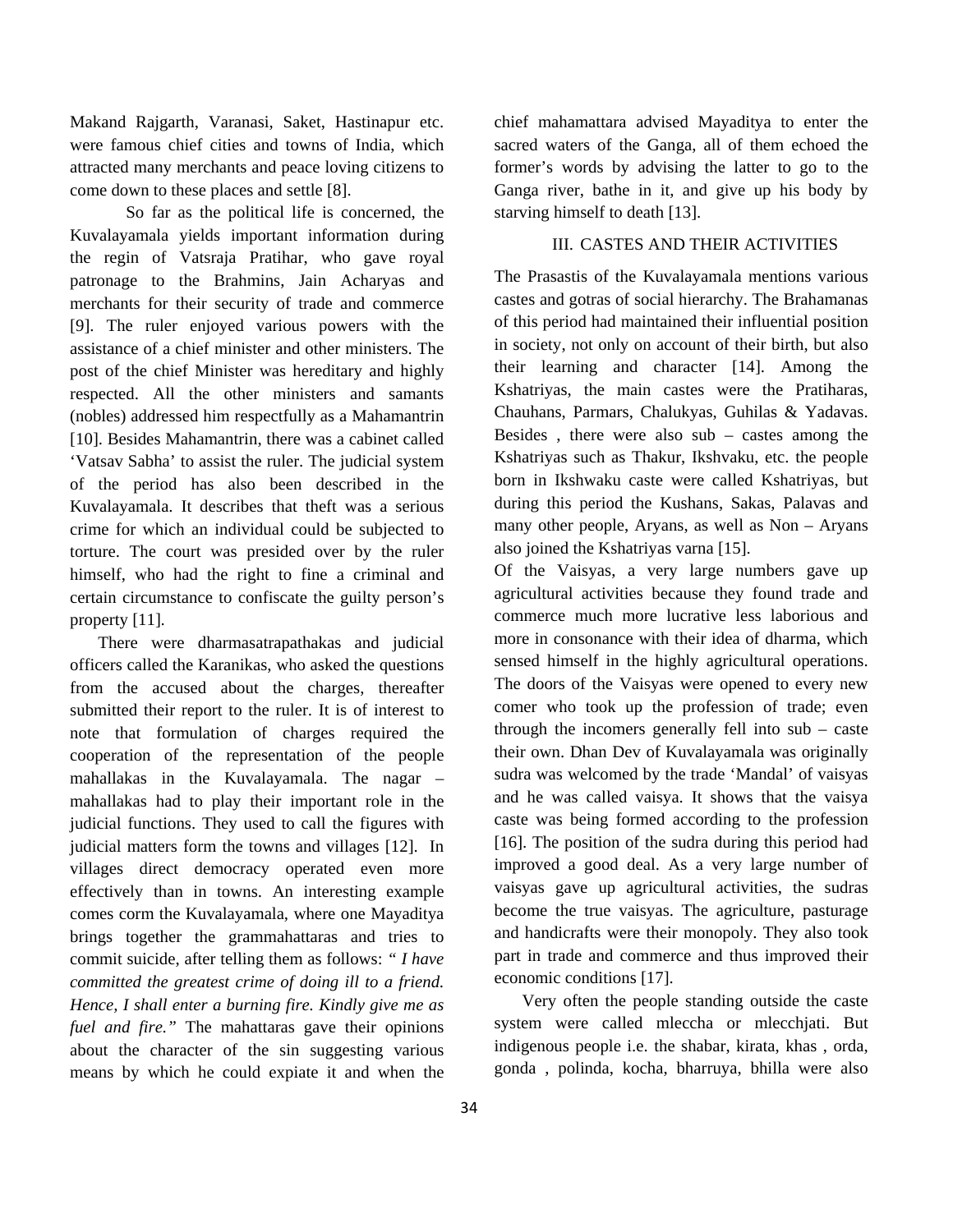termed mleccha because they too stood outside the pale of Aryan culture. They had their own organization and their own way of living which differed markedly from that of orthodox Aryans [18].

## IV. SOCIAL FEATURES

From the Kuvalayamala we have the names of manirasana, marakatamanikanthika, amuktavali and ornaments of pearl and gold. In summer, the rich ladies used camphor powder and garlands of patala and mollika. In winter they put their faces and collyrium for their eyes. Poor village wives bedecked themselves with sankha bangles and ornaments set not with jewels but with shining glass pieces. For their face they used turmeric instead of the rich lady's saffron [19].

Although the birth of the son was supposed to be considered to save his parents from hell, yet the birth of daughter was not considered as curse. Form the Kuvalayamala itself it is known that at the time of her birth, she was not only welcomed with joy by her family members, but after 12 days her birthday ceremony was also performed with great enthuse. She was given the education of various arts, but it is a rare example the status of women, otherwise the status of women seems to have deteriorated. The evils of polygamy and sat considerably reduced her status [20].

Apart form the social history, the Kuvalayamala also throws a light on the religious condition of the people. It mentions that the festivals held by the Jaina on the days of the 'diksha' or initiation, promotion to higher in spiritual line and succession to the Acharyapada [21].

## V. RELIGION OF THE PEOPLE

During this period the three sects, namely Vaisnavism, Savism and Saktism remained in flourishing condition in Rajasthan. Jainism was also in flourishing condition. It is known from the Prasasti of the katha that Uddyotana Suri composed the Kuvalayamala in the temple of Adinatha (construed by Virbhadra in the town of Jabalipura (Jalor.) The

famous Jaina temples of Jalore i.e. Adinatha, Mahavir, Parsvanath and Santinatha were repaired from time to time. Images were placed and charities were given to them by the Sravakas. The ruling chiefs however, gave royal patronage to the Brahmans, Jaina Acharyas and security of trade and commerce to the merchants. Temples were assigned land of a part of its revenue for their maintenance. The Panchayats, Acharyas and other notable persons of the royal family were appointed to look after these arrangements on the festive occasions [22]. It mentions the superstitious practice of 'purta dharma' which was popular in the eighth and succeeding centuries. It included in the excavation of deep wells and tanks, distribution of food, maintenance of public gardens and charitable endowments [23]. Similarly, Tirthayatras and Tirthas was the another institution which has bee described in the Kuvalayamala. The Orthodox Hindus of the period genuinely believed that a visit to a sacred loosened the bond of Karma, offered one an opportunity of coming into contact with spiritual great people. The Kuvalyamala further mentions the example of Mayaditya who is represented as going to the highly sacred river of the Gods (Ganga) which was respected even by divine beings and removed all sins. It also mentions a sinner advised by mahattaras to gift away all his property, store of gain, clothes, cash, bedding, seat, sticks, quadrupeds etc. to the Brahmanas to save of this hair and to visit Gangadavara, Virbhadra and Puskara, dressed a beggar [24].

Another interesting feature of the Kuvalayamala is that it refers to the education system prevalent in Rajasthan during this period. On the auspicious day fixed by the astrologers, the boy was taken (generally in his eight year) to the Kulacharya, a guru or Uupadhaya to be taught the various subjects. The main subjects were philosophy, theology, grammar, metrics, music etc. a brief description the students of Vijaipuri Math has been given by the Kuvalayamala.